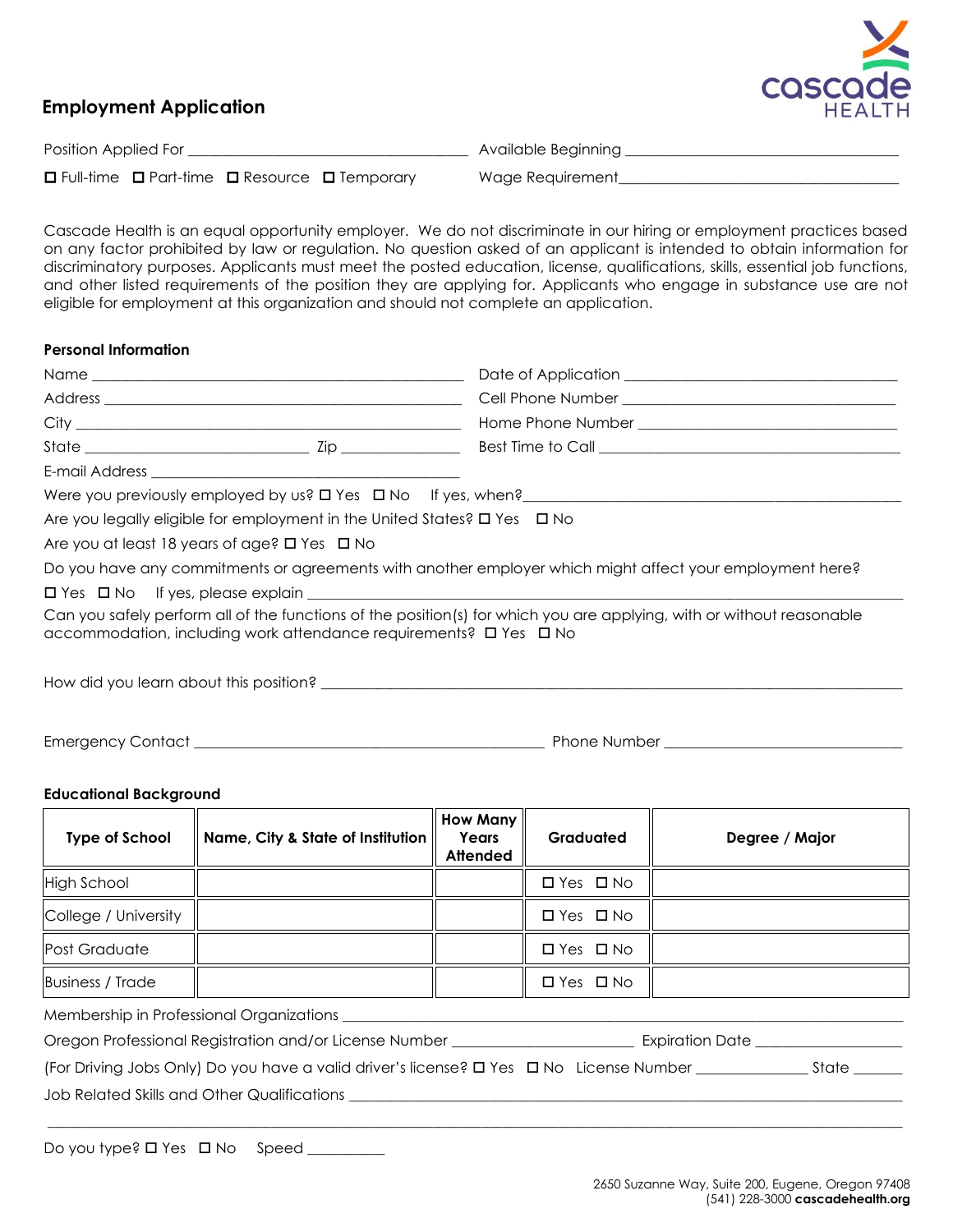

#### **Work History**

List in order all employers, last or present employer first. Give the most complete information possible. Under "specific duties," emphasize your own tasks including kind of work, supervisory, technical, or other responsibilities. Please provide month and year. Attach additional work history pages if needed.

| <b>Present or Last Position</b> |                                                                                                                         | <b>Total Time Employed</b>      |
|---------------------------------|-------------------------------------------------------------------------------------------------------------------------|---------------------------------|
|                                 |                                                                                                                         | Years _________ Months ________ |
|                                 |                                                                                                                         |                                 |
|                                 |                                                                                                                         |                                 |
| <b>Specific Duties</b>          |                                                                                                                         | Full Time? □ Yes □ No           |
|                                 |                                                                                                                         |                                 |
|                                 |                                                                                                                         |                                 |
|                                 | May we contact this employer? $\square$ Yes $\;\square$ No Phone ___________________________                            |                                 |
| <b>Previous Position</b>        |                                                                                                                         | <b>Total Time Employed</b>      |
|                                 |                                                                                                                         |                                 |
|                                 |                                                                                                                         |                                 |
|                                 |                                                                                                                         |                                 |
| <b>Specific Duties</b>          |                                                                                                                         | Full Time? O Yes O No           |
|                                 |                                                                                                                         |                                 |
|                                 |                                                                                                                         |                                 |
|                                 | May we contact this employer? O Yes O No Phone _________________________________                                        |                                 |
| <b>Previous Position</b>        |                                                                                                                         | <b>Total Time Employed</b>      |
|                                 | Employing Firm the contract of the contract of the contract of the contract of the contract of the contract of          | Years _________ Months ________ |
|                                 |                                                                                                                         |                                 |
|                                 |                                                                                                                         | $\overline{I}$ o $\overline{I}$ |
| <b>Specific Duties</b>          |                                                                                                                         | Full Time? □ Yes □ No           |
|                                 |                                                                                                                         |                                 |
| Reason for leaving              |                                                                                                                         |                                 |
|                                 | May we contact this employer? $\Box$ Yes $\Box$ No Phone ____________________________                                   |                                 |
| <b>Previous Position</b>        |                                                                                                                         | <b>Total Time Employed</b>      |
|                                 |                                                                                                                         | Years ________ Months _______   |
|                                 |                                                                                                                         |                                 |
|                                 |                                                                                                                         |                                 |
| <b>Specific Duties</b>          |                                                                                                                         | Full Time? □ Yes □ No           |
|                                 |                                                                                                                         |                                 |
|                                 | Reason for leaving <b>Example 2018</b> and 2019 and 2019 and 2019 and 2019 and 2019 and 2019 and 2019 and 2019 and 2019 |                                 |
|                                 | May we contact this employer? $\Box$ Yes $\Box$ No Phone ____________________________                                   |                                 |